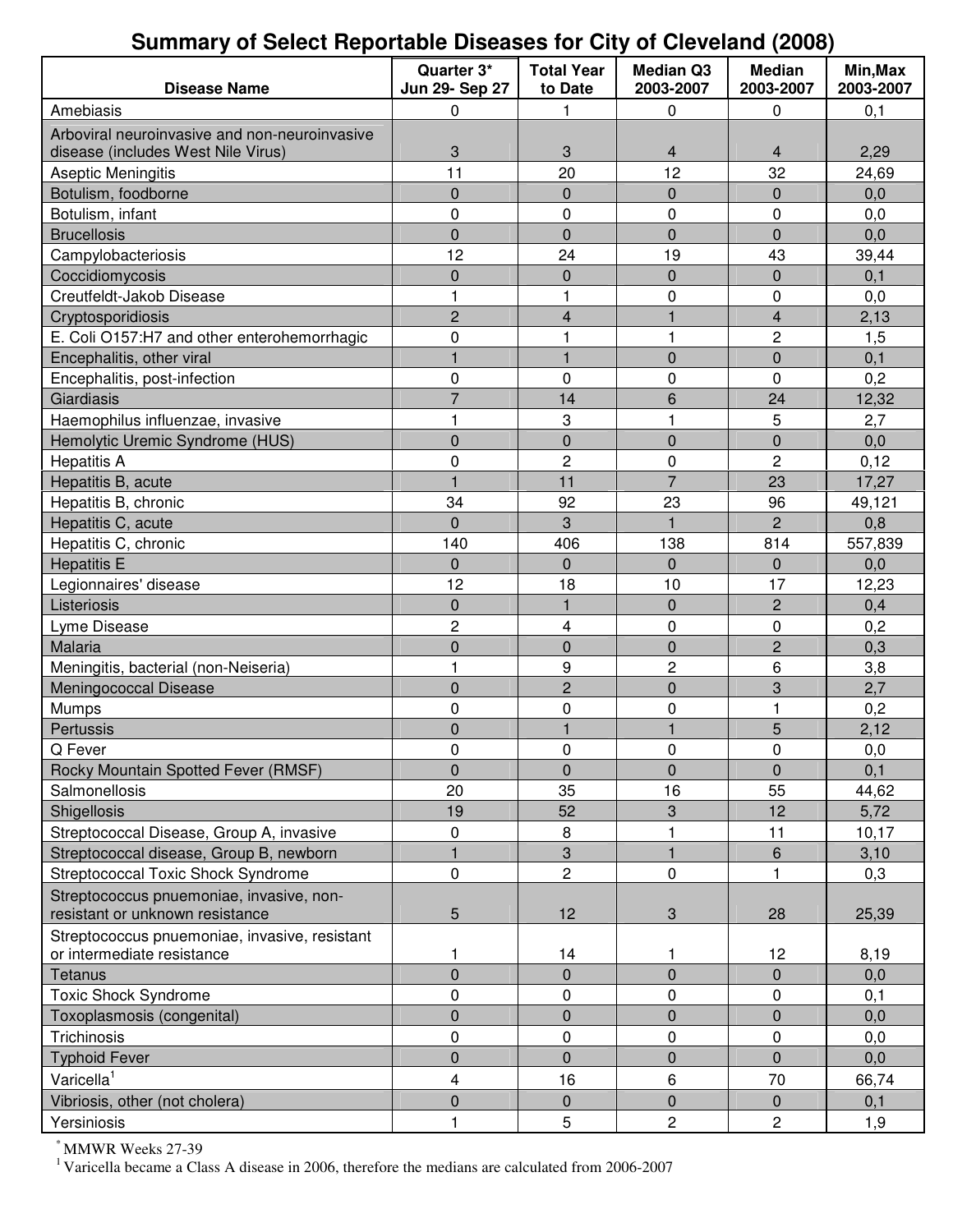## **Select Reportable Diseases, Cuyahoga County Board of Health Jurisdiction (2008)**

|                                                                                     | Quarter 3*<br>Jun 29- Sep 27 | <b>Total Year</b><br>to Date | <b>Median Q3</b><br>2003-2007  | <b>Median</b><br>2003-2007 | Min, Max<br>2003-2007 |
|-------------------------------------------------------------------------------------|------------------------------|------------------------------|--------------------------------|----------------------------|-----------------------|
| Amebiasis                                                                           | 0                            | 0                            | 0                              | 1                          | 0,2                   |
| Arboviral neuroinvasive and non-neuroinvasive<br>disease (includes West Nile Virus) | $\overline{c}$               | $\mathbf{2}$                 | 3                              | 3                          | 1,11                  |
| <b>Aseptic Meningitis</b>                                                           | 15                           | 29                           | 13                             | 33                         | 18,40                 |
| Botulism, foodborne                                                                 | $\overline{0}$               | $\pmb{0}$                    | $\mathbf 0$                    | 0                          | 0,1                   |
| Botulism, infant                                                                    | 0                            | $\mathbf 0$                  | $\mathbf 0$                    | 0                          | 0,0                   |
| <b>Brucellosis</b>                                                                  | $\overline{0}$               | $\mathbf 0$                  | $\mathbf 0$                    | $\overline{0}$             | 0,0                   |
| Campylobacteriosis                                                                  | 46                           | 98                           | 44                             | 106                        | 104,114               |
| Coccidiomycosis                                                                     | $\mathbf{1}$                 | $\overline{2}$               | $\mathbf 0$                    | 0                          | 0,0                   |
| Creutfeldt-Jakob Disease                                                            | $\overline{7}$               | 16                           | 1                              | 2                          | 1,7                   |
| Cryptosporidiosis                                                                   | $\overline{c}$               | $\overline{7}$               | 9                              | 18                         | 4,19                  |
|                                                                                     |                              |                              |                                |                            |                       |
| E. Coli O157:H7 and other enterohemorrhagic                                         | 9                            | 11                           | 5                              | 11                         | 5,13                  |
| Encephalitis, other viral                                                           | $\overline{0}$               | $\overline{c}$               | $\mathbf 0$                    | $\mathbf{1}$               | 0,4                   |
| Encephalitis, post-infection                                                        | 0                            | $\mathbf 0$                  | 0                              | 0                          | 0,1                   |
| Giardiasis                                                                          | 16                           | 45                           | 25                             | 58                         | 46,67                 |
| Haemophilus influenzae, invasive                                                    | $\overline{c}$               | 6                            | 0                              | 9                          | 3,13                  |
| Hemolytic Uremic Syndrome (HUS)                                                     | $\overline{0}$               | $\mathbf 0$                  |                                | $\mathbf{1}$               | 0,2                   |
| <b>Hepatitis A</b>                                                                  | 1                            | 4                            | 1                              | 6                          | 1,13                  |
| Hepatitis B, acute                                                                  | $\overline{7}$               | 15                           | $\overline{c}$                 | $\overline{\mathbf{4}}$    | 2,8                   |
| Hepatitis B, chronic                                                                | 33                           | 87                           | 15                             | 64                         | 33,108                |
| Hepatitis C, acute                                                                  | $\overline{0}$               | $\mathbf{1}$                 | $\mathbf 0$                    | $\overline{0}$             | 0,0                   |
| Hepatitis C, chronic                                                                | 134                          | 296                          | 97                             | 426                        | 385,477               |
| <b>Hepatitis E</b>                                                                  | 0                            | $\pmb{0}$                    | $\mathbf 0$                    | 0                          | 0,2                   |
| Legionnaires' disease                                                               | 15                           | 21                           | 16                             | 29                         | 25,33                 |
| Listeriosis                                                                         | 1                            | $\overline{c}$               | $\mathbf{1}$                   | 3                          | 1,6                   |
| Lyme Disease                                                                        | 11                           | 17                           | $\overline{c}$<br>$\mathbf{1}$ | 4                          | 3,13                  |
| Malaria                                                                             |                              | $\overline{c}$               |                                | $\overline{2}$             | 1,4                   |
| Meningitis, bacterial (non-Neiseria)                                                | 1                            | $\mathbf 2$<br>3             |                                | $\overline{\mathbf{4}}$    | 1,6                   |
| Meningococcal Disease                                                               | $\overline{0}$               |                              | $\mathbf 0$                    | $\overline{\mathbf{4}}$    | 0,6                   |
| Mumps                                                                               | 0                            | $\pmb{0}$<br>17              | 0<br>5                         | 2<br>17                    | 1,5                   |
| Pertussis                                                                           | 9                            |                              |                                |                            | 3,28                  |
| Q Fever                                                                             | 0<br>$\overline{0}$          | 0<br>$\mathbf{1}$            | $\mathsf 0$<br>$\mathbf 0$     | 0<br>$\overline{0}$        | 0,1                   |
| Rocky Mountain Spotted Fever (RMSF)<br>Salmonellosis                                | 29                           | 86                           | 35                             | 115                        | 0,1                   |
| Shigellosis                                                                         | 8                            | 21                           | 5                              | 18                         | 93,153                |
|                                                                                     | 2                            | 13                           | $\overline{c}$                 | 17                         | 8,27                  |
| Streptococcal Disease, Group A, invasive                                            | 1                            |                              | $\mathbf{1}$                   |                            | 13,17                 |
| Streptococcal disease, Group B, newborn                                             | 0                            | 4<br>$\overline{c}$          | $\mathbf 0$                    | 3<br>1                     | 2,6                   |
| <b>Streptococcal Toxic Shock Syndrome</b>                                           |                              |                              |                                |                            | 0,3                   |
| Streptococcus pnuemoniae, invasive, non-<br>resistant or unknown resistance         | 3                            | 25                           | 3                              | 34                         | 16,45                 |
| Streptococcus pnuemoniae, invasive, resistant<br>or intermediate resistance         | 4                            | 26                           | 3                              | 23                         | 8,27                  |
| Tetanus                                                                             | $\overline{0}$               | $\pmb{0}$                    | $\overline{0}$                 | 0                          | 0,0                   |
| <b>Toxic Shock Syndrome</b>                                                         | 0                            | 1                            | 0                              | 0                          | 0,1                   |
| Toxoplasmosis (congenital)                                                          | $\overline{0}$               | $\pmb{0}$                    | $\pmb{0}$                      | 0                          | 0,0                   |
| Trichinosis                                                                         | 0                            | $\pmb{0}$                    | 0                              | 0                          | 0,0                   |
| <b>Typhoid Fever</b>                                                                | $\overline{0}$               | $\mathbf{1}$                 | $\overline{0}$                 | $\mathbf{1}$               | 0,1                   |
| Varicella <sup>1</sup>                                                              | 5                            | 44                           | 13                             | 319                        | 128,509               |
| Vibriosis, other (not cholera)                                                      | $\overline{c}$               | $\overline{c}$               |                                | $\mathbf{1}$               | 0,4                   |
| Yersiniosis                                                                         |                              | $\ensuremath{\mathsf{3}}$    | $\pmb{0}$                      | 5                          | 0,8                   |

\* MMWR Weeks 27-39

<sup>1</sup> Varicella became a Class A disease in 2006, therefore the medians are calculated from 2006-2007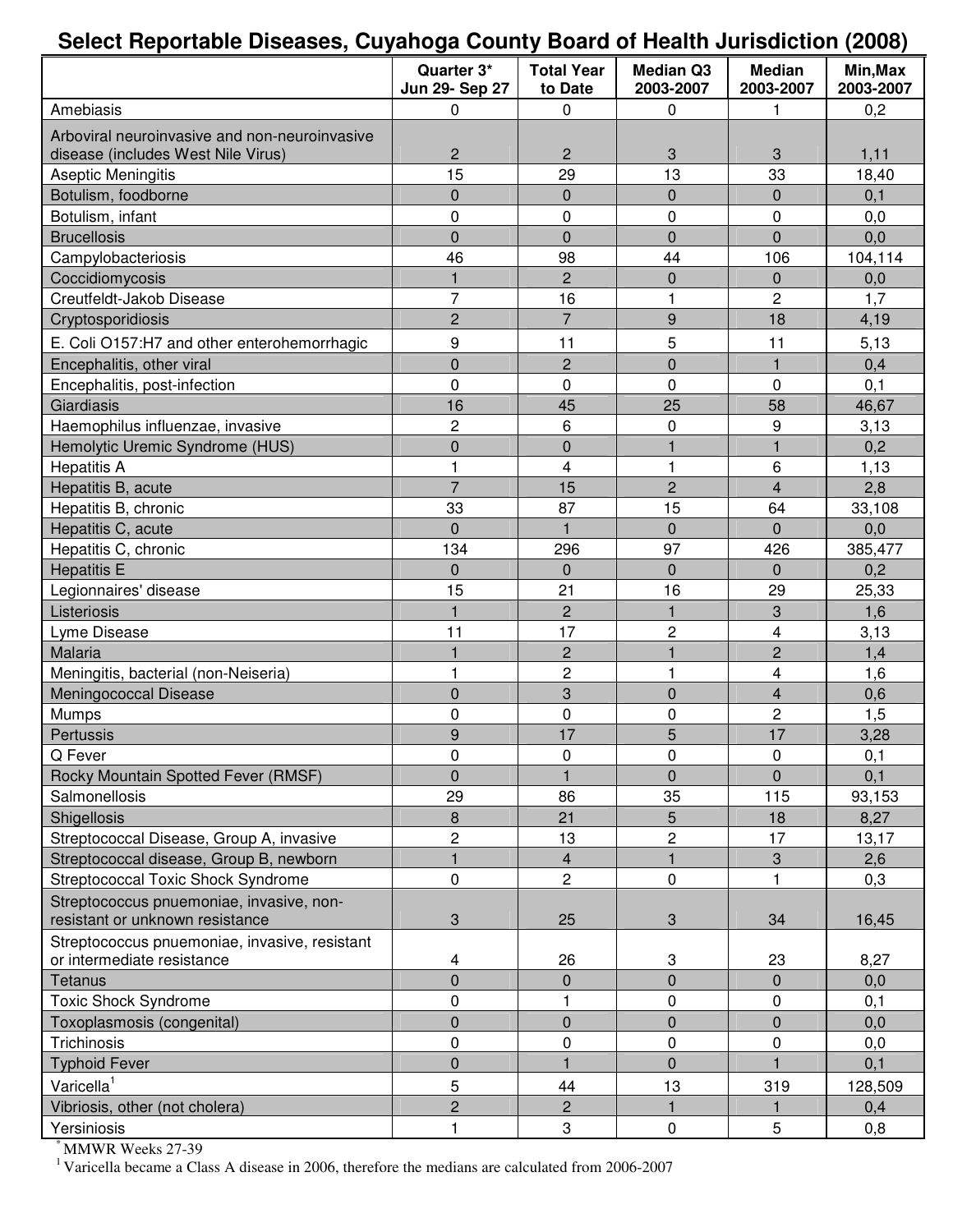## **Summary of Select Reportable Diseases for City of Shaker Heights (2008)**

| <b>Disease Name</b>                                                                 | Quarter 3*<br>Jun 29- Sep 27 | <b>Total Year</b><br>to Date | <b>Median Q3</b><br>2003-2007 | <b>Median</b><br>2003-2007 | Min, Max<br>2003-2007 |
|-------------------------------------------------------------------------------------|------------------------------|------------------------------|-------------------------------|----------------------------|-----------------------|
| Amebiasis                                                                           | 0                            | 0                            | 0                             | 0                          | 0,0                   |
| Arboviral neuroinvasive and non-neuroinvasive<br>disease (includes West Nile Virus) | 0                            | 0                            | $\mathbf 0$                   | 0                          | 0,0                   |
| Aseptic Meningitis                                                                  | 0                            | $\pmb{0}$                    | 0                             | 0                          | 0,1                   |
| Botulism, foodborne                                                                 | 0                            | $\mathbf 0$                  | $\mathbf 0$                   | 0                          | 0,0                   |
| Botulism, infant                                                                    | 0                            | 0                            | 0                             | 0                          | 0,0                   |
| <b>Brucellosis</b>                                                                  | $\overline{0}$               | $\mathbf 0$                  | $\overline{0}$                | 0                          | 0,0                   |
| Campylobacteriosis                                                                  | 3                            | 3                            | 3                             | 6                          | 2,8                   |
| Coccidiomycosis                                                                     | 0                            | $\pmb{0}$                    | $\mathbf 0$                   | 0                          | 0,0                   |
| Creutfeldt-Jakob Disease                                                            | 0                            | $\pmb{0}$                    | 0                             | 0                          | 0,0                   |
| Cryptosporidiosis                                                                   | $\overline{0}$               | $\pmb{0}$                    | $\mathbf 0$                   | $\mathbf{1}$               | 0,2                   |
| E. Coli O157:H7 and other enterohemorrhagic                                         | 1                            | 1                            | 0                             | 0                          | 0,1                   |
| Encephalitis, other viral                                                           | $\overline{0}$               | $\mathbf 0$                  | $\mathbf 0$                   | 0                          | 0,1                   |
| Encephalitis, post-infection                                                        | 0                            | 0                            | 0                             | 0                          | 0,0                   |
| Giardiasis                                                                          | 0                            | $\overline{0}$               |                               | 5                          | 3,7                   |
| Haemophilus influenzae, invasive                                                    | 0                            | $\pmb{0}$                    | 0                             | 0                          | 0,1                   |
| Hemolytic Uremic Syndrome (HUS)                                                     | $\overline{0}$               | $\mathbf 0$                  | $\overline{0}$                | 0                          | 0,0                   |
| <b>Hepatitis A</b>                                                                  | 0                            | 0                            | 0                             | 0                          | 0,3                   |
| Hepatitis B, acute                                                                  | 0                            | 0                            | $\overline{0}$                | 0                          | 0,0                   |
| Hepatitis B, chronic                                                                | $\overline{c}$               | 2                            | 0                             | 4                          | 0,5                   |
| Hepatitis C, acute                                                                  | 0                            | $\pmb{0}$                    | $\pmb{0}$                     | 0                          | 0,0                   |
| Hepatitis C, chronic                                                                | 3                            | 7                            | $\overline{c}$                | 13                         | 9,13                  |
| <b>Hepatitis E</b>                                                                  | 0                            | $\pmb{0}$                    | $\pmb{0}$                     | 0                          | 0,1                   |
| Legionnaires' disease                                                               | 0                            | 2                            | 0                             | 0                          | 0,0                   |
| Listeriosis                                                                         | 0                            | $\overline{0}$               | $\overline{0}$                | $\overline{0}$             | 0,1                   |
| Lyme Disease                                                                        | $\overline{c}$               | 2                            | 0                             | 0                          | 0,0                   |
| Malaria                                                                             | 0                            | $\mathbf 0$                  | $\mathbf 0$                   | 0                          | 0,1                   |
| Meningitis, bacterial (non-Neiseria)                                                | 0                            | 0                            | 0                             | 0                          | 0,0                   |
| Meningococcal Disease                                                               | $\overline{0}$               | $\pmb{0}$                    | $\overline{0}$                | 0                          | 0,0                   |
| Mumps                                                                               | 0                            | 0                            | 0                             | 0                          | 0,0                   |
| Pertussis                                                                           | 0                            | 0                            | $\overline{0}$                | $\overline{0}$             | 0,1                   |
| Q Fever                                                                             | $\Omega$                     | 0                            | $\mathbf{0}$                  | 0                          | 0,0                   |
| Rocky Mountain Spotted Fever (RMSF)                                                 | $\overline{0}$               | 0                            | $\mathbf{0}$                  | 0                          | 0,0                   |
| Salmonellosis                                                                       | 0                            | 1                            | 0                             | 5                          | 1,8                   |
| Shigellosis                                                                         | $\overline{0}$               | $\pmb{0}$                    | $\boldsymbol{0}$              |                            | 0,3                   |
| Streptococcal Disease, Group A, invasive                                            | 0                            | $\pmb{0}$                    | 0                             | 1                          | 0,1                   |
| Streptococcal disease, Group B, newborn                                             | 0                            | $\pmb{0}$                    | $\mathbf 0$                   | 0                          | 0,1                   |
| <b>Streptococcal Toxic Shock Syndrome</b>                                           | 0                            | $\mathbf 0$                  | 0                             | 0                          | 0,0                   |
| Streptococcus pnuemoniae, invasive, non-<br>resistant or unknown resistance         | $\mathbf 0$                  | $\mathbf 2$                  | $\pmb{0}$                     | 1                          | 0,3                   |
| Streptococcus pnuemoniae, invasive, resistant<br>or intermediate resistance         | 0                            | 0                            | 0                             | 1                          | 0,2                   |
| <b>Tetanus</b>                                                                      | $\overline{0}$               | $\mathbf 0$                  | $\overline{0}$                | 0                          | 0,0                   |
| <b>Toxic Shock Syndrome</b>                                                         | 0                            | $\pmb{0}$                    | 0                             | 0                          | 0,0                   |
| Toxoplasmosis (congenital)                                                          | $\overline{0}$               | $\pmb{0}$                    | $\boldsymbol{0}$              | 0                          | 0,0                   |
| Trichinosis                                                                         | 0                            | $\pmb{0}$                    | 0                             | 0                          | 0,0                   |
| <b>Typhoid Fever</b>                                                                | 0                            | $\pmb{0}$                    | $\pmb{0}$                     | 0                          | 0,0                   |
| Varicella <sup>1</sup>                                                              | 0                            | $\mathbf{1}$                 | 0                             | 2                          | 0,3                   |
| Vibriosis, other (not cholera)                                                      | $\mathbf 0$                  | $\mathbf 0$                  | $\pmb{0}$                     | 0                          | 0,1                   |
| Yersiniosis                                                                         | 0                            | $\pmb{0}$                    | 0                             | 0                          | 0,1                   |

\* MMWR Weeks 27-39

<sup>1</sup> Varicella became a Class A disease in 2006, therefore the medians are calculated from 2006-2007